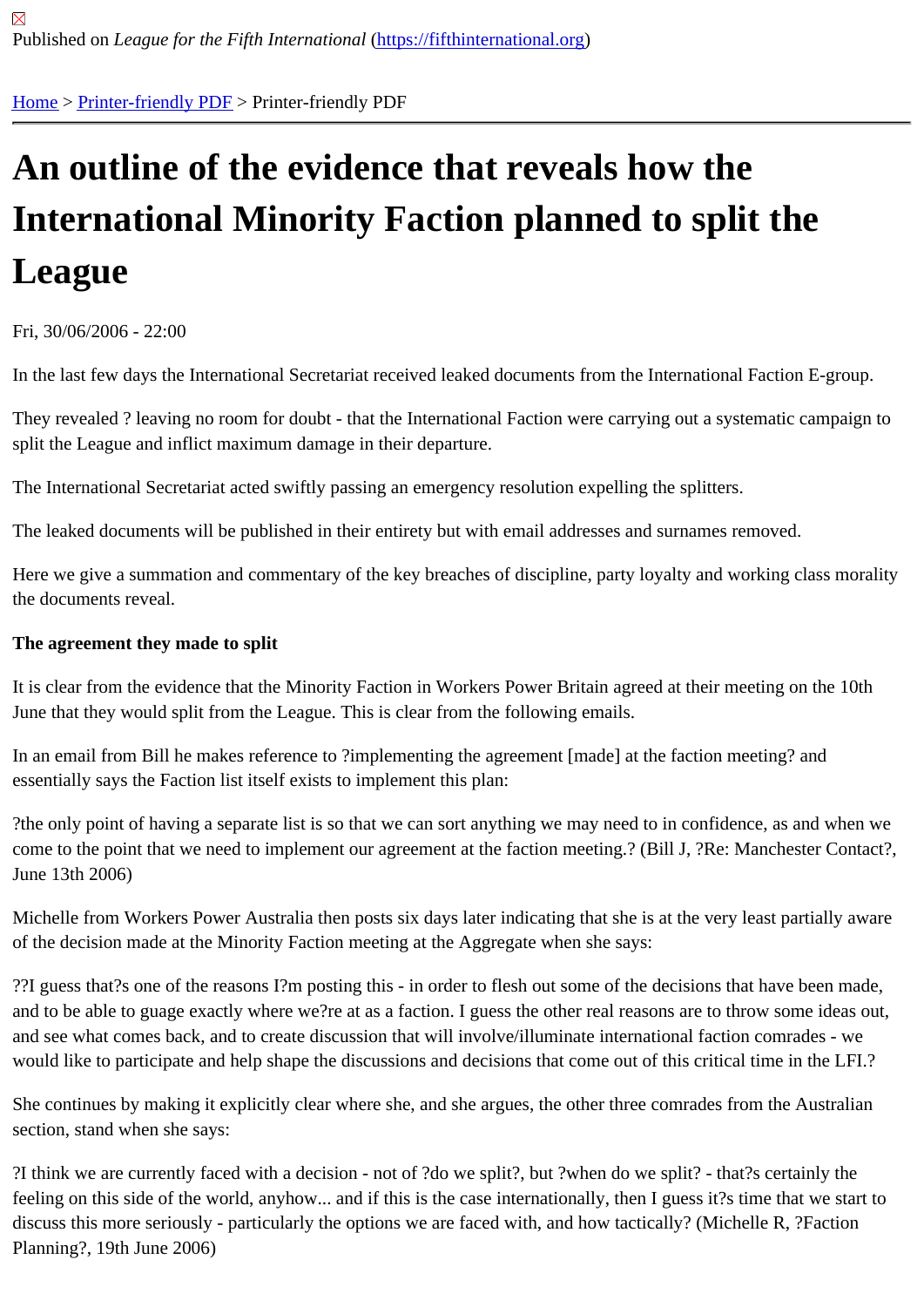This is the first explicit reference to the plans to split the League. It is clear from the posts that follow from each International Minority Faction member that this was clearly the ?agreement? Bill had referred to in his post on the 13th June (ibid).

### **When to split? The argument over whether to go to Congress**

Michelle?s email quoted above not only was the first in the leaked emails to explicitly raise the question of the split but it also argued very strongly that the split should occur prior to the Congress.

Instead of attending the congress, she argued, the Faction should hold an international founding conference for their new organization:

?I guess the real question at the end of the day is do we wait and attend congress, or do we split earlier and use the time, and the resources otherwise spent in Prague to meet in London and establish a new group? There are obviously benefits to both tactics, but I tend to think that a split sooner, rather than later will serve us better in the foundation of a new Revolutionary organization? We need to use the congress period to have an international meeting of faction supporters - of splitters - to found the new organisation...? (Michelle R, ?Faction Planning?, 19th june 2006).

This sparks a debate within the International Faction. Jason and James immediately come back and stress their agreement with Michelle in emails on the 19th June, but the following day on the 20th June Stuart K argues against the proposals. He demonstrates that he still knows what principle is in so far as he is able to accurately predict the principled response the League would take to such action:

?I think comrades are being too impatient in wanting an immediate break and not wanting to go to Congress. If we just left before congress we would be rightly branded as failing to take our arguments to the international, the highest body in the group. The IS would brand us as cowards who had so little support that we did not dare to show up and argue our case. And our first period of existence would be having to counter this argument and explain why we left.? (Stuart K, ?Congress and Tactics?, 20th June 2006)

Stuart then proposes a series of changes to the international perspectives that would have the effect of moving them closer to the majority perspectives and, on the question of the League?s structure, he proposes getting rid of their centrist proposal for a federalist structure for the League?s International Executive Committee.

However, it is clear that for Stuart this is not perceived as a principled move by the Faction but rather as merely one that would make them appear more reasonable, the Majority more intransigent, and give them the veneer of a moral high ground which would:

??hold a gun to their heads based on the fact that status quo will worsen the crisis and lead to splits - ie we will be the ones looking for unity and demanding compromises from the IS majority. They will be intransigent and hopefully drive those seeking a compromise to our side.? (ibid)

#### He continues ?

?We will weigh up the results of all this at congress even to the point of putting a slate to the IEC. But if we judge that the perspectives continue to be wrong, the tasks not based on reality and the internal regime guaranteed to exacerbate the factionalism and crisis leading to demoralisation and splits then we will say this openly - call a meeting and explain why we can no longer stay in the League. This seems to me a perfectly principled and non antagonistic way to separate and found a new organisation. We will say the international class struggle will prove who is right and who is wrong.? (ibid)

Following this email several comrades reply, registering agreement with Stuart?s proposals, however, Keith H in particular argues that Stuart does not explicitly rule out staying beyond the Congress and he should: ?Suggesting a minority of faction IS members on an IS (and IEC) presupposes that we agree to work on after Congress as a loyal minority based on the majority documents being adopted. This is not realistic. We will not keep the faction together after Congress in this scenario; comrades will walk. We need to be clear: if the Congress adopts the IS/IEC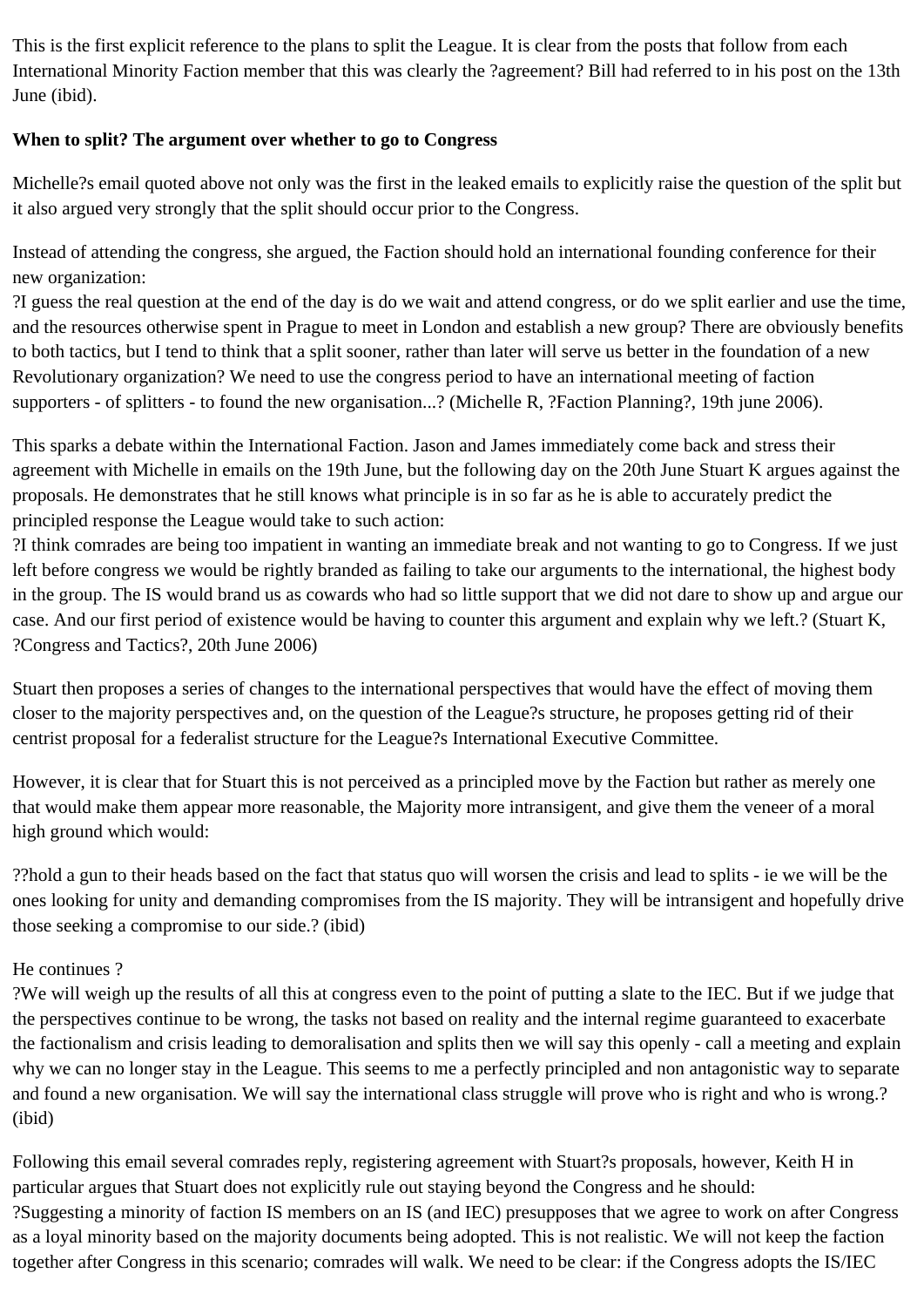documents then we will not be part of any leadership; we will be out. The higher good is to put our ideas out into the public domain and let history decide. To suggest parity on leading bodies even on the basis of winning a majority for the faction documents is possible but unrealistic; they will insist on us taking over (assuming they do not walk out in such a scenario). In short Stuart?s scenario assumes another three years as a minority.?

In presenting this proposal it was clear that Stuart was coming close to violating an agreement that already been made at the WPB Minority Faction meeting on the 10th June.

In response to a posting from Lisa (WPA) on requesting that what agreed was explicitly spelt out Bill replies: ?at the meeting held at the aggregate the faction reached a consensus that a split was inevitable. There was no discussion around the timing of that split, essentially the debate was around whether or not we stayed until Congress, but no resolution was reached on this, the general view was it depended on events and our assessment of the value of attending Congress, in terms of who we could win out of it, consolidating ourselves and so on. I agree with Keith there is no value in entertaining the idea that we will remain after Congress. For me Congress is the latest date for a split, whether we go or not before then is a tactical question.? (Bill J, ?Re? Congress and Tactics?, 22nd June 2006)

At this stage in the discussion, on the 22nd June, the majority of the International Faction appeared set on going to the congress. Even Mark, who later rallies the Faction into breaking before the Congress, gave instructions to Workers Power Australia for them to put forward all the amendments from Faction members to the congress ?whether they agree with them or not? in an email sent on the 22nd June (Mark H, ?australian aggregate?, June 22nd 2006).

On the 22nd June Stuart also clarified his original post by making it clear that he had no intention of staying loyal to the League after the Congress and his proposals for appearing reasonable were merely opportunistic attempts to appeal to what he calls ?the middle ground? and the ?softs? (Stuart K, ?Congress Tactics?, 22nd June).

What was clear from all of this discussion was that it really was a question of when and not if for the International Faction. Furthermore, Kirsty goes as far as saying that breaking with the League was ?the logical conclusion of their struggle? (Kirsty P, ?Re: Congress Tactics?, June 22nd 2006) perhaps indicating that at least some of the International Faction had a split as a goal from the moment they commenced the tendency struggle in Workers Power.

### **Making preparations for a ?new organisation?**

In a post from Dan on the 13th June it was clear that they had begun preparing contact lists for their new organization when he boasted he had ?spent the last two hours taking down all the email contacts from the Revo UK and World Revo egroups.? (Dan J, ?Re: Manchester Contact?, 13th June 2006).

In the minutes of the Faction leadership they confirmed that they planned to raid League and Revo contact lists for future use in their new organization:

?All comrades must make sure they can collect as many contact lists that they have access to as soon as possible. Some comrades have already done this.? (Dave E, ?minutes of meeting held 19th June?, 22nd June 2006)

The same minutes also showed that the Faction had made preparations for a new website: ?Helen and Keith H to organise team to start web site. Michelle has necessary skills for this as well. Dave E is also able to be part of a web site team.? (ibid) Furthermore, they had plans for a new journal and had begun collating their ?documents of struggle? for publication (ibid). Their new journal would be produced in September (Keith H, ?Re: congress and tactics?, 23rd June 2006 and Stuart K, Congress Tactics, 23rd June 2006).

The Faction had also begun transferring money into the Manchester branch?s bank account in preparation for their new organization (John C, ?Finances?, 21st June 2006).

Most scandalously, Stuart argues that no matter when they decide to split they should claim all the money for their airfares to Prague including the airfares for the Australian Faction members, effectively a proposal to steal money from the League (Stuart K, ?Congress Tactics?, 23rd June 2006). He also proposes canceling their July subs, a clear intention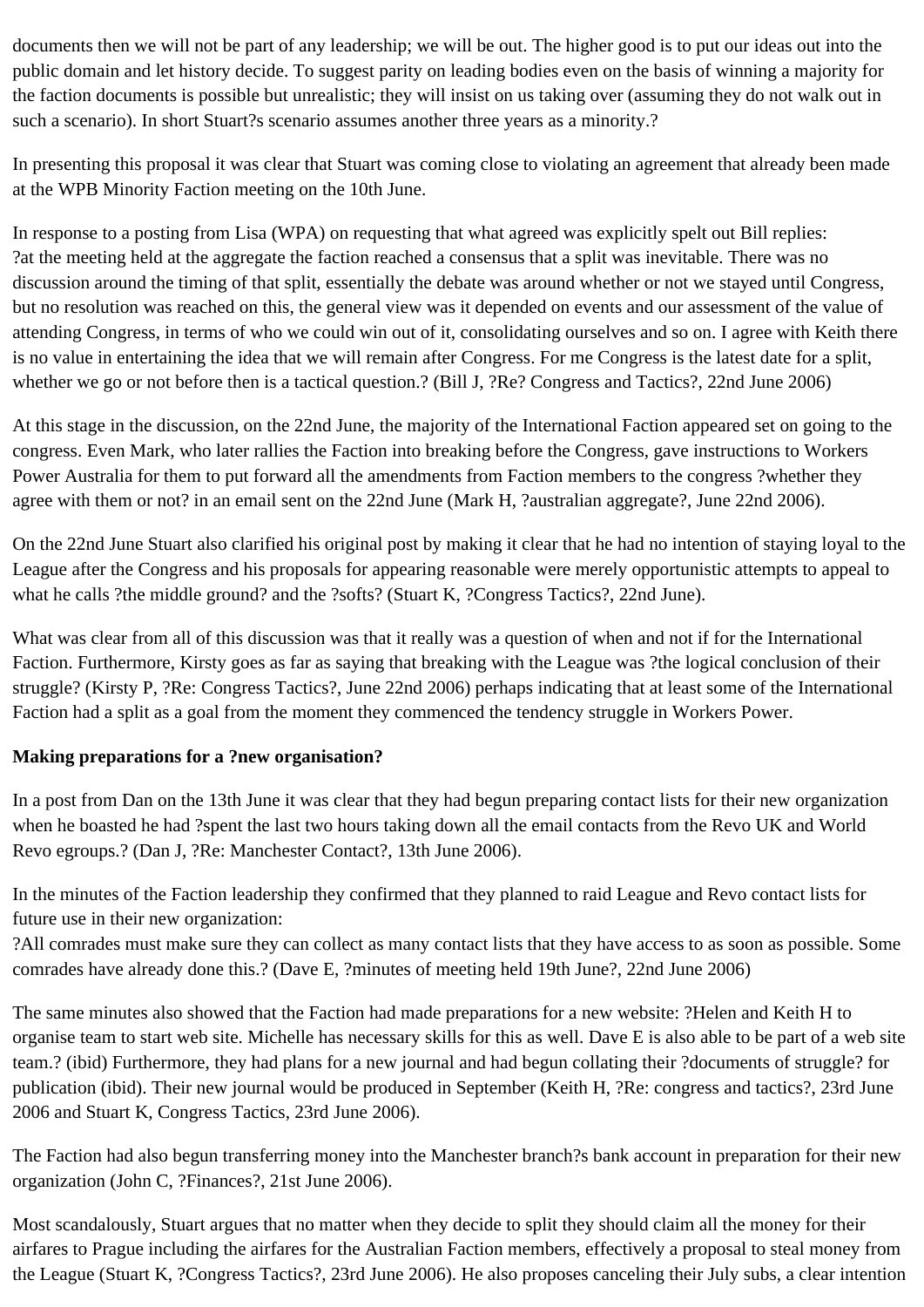that he is only in favour of delaying rather than avoiding a split with the League (Stuart K, ibid).

They also planned to send a 4,000 word statement to the Weekly Worker when they split from the organization (Stuart K, ibid, 23rd June).

All of this showed not only their complete contempt for the League?s democratic highest organ the congress, which they sought to use merely as a platform with which to maximize the numbers for the split campaign, but also the bankruptcy of their political arguments and their own confidence in their ability to win those arguments. Indeed, they question of politics or principles guiding their actions appear nowhere in the leaked emails.

## **Mark H?s disgraceful email on the 23rd June**

Up until the 23rd June the postings on the International Faction e-group showed that they were clearly divided as to when to split with Stuart and Keith pushing for them to attend the Congress and Michelle arguing that they use the time to hold a founding meeting.

It was the intervention of Mark H, who, like Stuart K and Keith H, has been a leading cadre of the organization over its life, which changed the course of the debate. His email revealed that, despite once being a respected and honourable revolutionary, the factional struggle had led not only to his political degeneration but his moral degeneration too.

He showed his complete disregard for the League?s democracy by claiming that Congress would be ?meaningless. By my reckoning we will have 11 definite delegates. The majority will have at the very least 20 hard core immovable supporters. There may be in the region of three or four waverers (at most). That means we have lost, in advance. The maths are that simple.? (Mark H, ?re: Congress and Tactics?, 23rd June 2006).

In a stroke the congress is declared ?meaningless? because? the Faction have lost the political argument within the League. What a disdainful approach to working class democracy.

He continues by putting forward practical arguments for them having meeting to form their new organization during Congress and stresses the need to ?hit the ground running? (Mark H, ibid). Curiously, he claims that one of the central tasks of their opening conference would be to agree a ?unified approach to the new workers party tactic to cement the unity of our new organisation? (Mark H, ibid). How this is possible when they have been consistently divided on the question we wonder, but this not our problem anymore.

Mark then, in response to Stuart argues incredibly, that the ?vast majority of the left won?t give a monkey?s uncle about the formalities of exactly when we split and whether we observed the niceties of procedure. They will want to know why we split? (Mark H, ibid). This is an incredible statement, to claim that the working class and the left have complete disregard to how political arguments are conducted, whether they are done so in comradely and fair fashion, with respect to the norms of working class democracy and morality. All these questions seem reduced by the Faction to ?tactics?.

Mark H then claims the Majority will be reduced to a ?desperate rump? when they leave! Incredibly, he says the ?opportunities for growth lie outside the League? when the great majority of the International Faction have not recruited anyone for years.

However, it is his concluding statements, on the ?tasks for July? where he makes his most contemptible proposals. He argues the Faction face two tasks:

?1) the formation of a viable new organisation

2) the maximisation of chaos and disarray in the ranks of the organisation

we leave behind.? (Mark H, ibid)

He concedes the ?second objective requires a strong stomach? before proceeding to make list of morally reprehensible tasks. All class conscious militants and anticapitalist activists will be rightly repulsed by what he proposes driving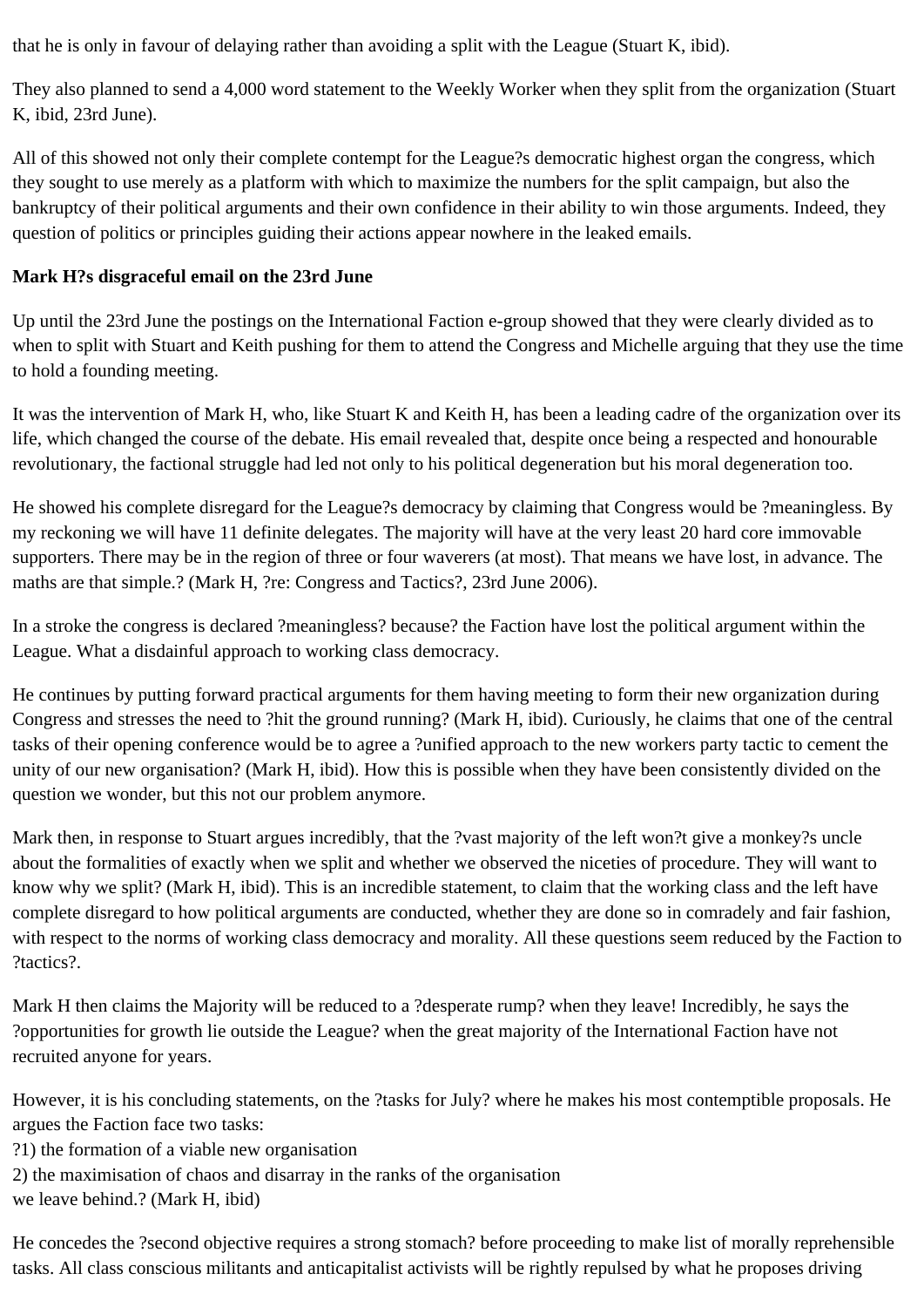comrades out of politics:

?conducting as ruthless a war on every majority individual between now and the date we set to split in order to disorient and demoralise them. We should be particularly aggressive towards the majority?s extremely flaky base of support. We should make them ask themselves whether or not politics is really for them;? (Mark H, ibid)

He expresses the hope that their departure will financially cripple the League, wishing homelessness and the doll-que on our full timers:

?depriving them at a single stroke of the bulk of their income and pushing them towards financial ruin, forcing them to sack their full timers, cease their publications, give up their office etc.? (Mark H, ibid)

It is incredible that a comrade who served as a Workers Power full timer for twenty-two years could look forward to the sacking of full timers with such glee.

He then proposes using the investigation being carried out by the Workers Power leadership into accusations of bullying and oppressive behaviour by the Manchester branch towards two supporters of the Workers Power and League leadership as a pre-text to launch a split (Mark H, ibid).

Mark?s call to be ?particularly aggressive? to the Majority?s members to drive them out puts these accusations of bullying and oppressive behaviour in a new and deeply incriminating context. As if he could not go any lower, he continues:

?Comrades in London should, if at all possible, get everything of any use to use from both the office and from any stores, branch organisers etc (materials, contact lists, equipment etc) in the week between the NC and the faction meeting and all comrades should cancel their subs to WP and to the paper account in that same week.? (Mark H, ibid)

Mark also, following on from others argues that they should take thier factional warfare to Revolution, the Independent Socialist Youth Organisation that works in political solidarity with the League.

### **?Fighting for Revo to break completely from the L5I?**

Prior to the League?s forthcoming Seventh Congress Revolution will be holding an International Delegate Conference.

In the leaked e-mails the International Faction show their disdain and disregard for Revo and the work the League has done to build it. Dave E disdainfully refers to it as their (i.e. L5I Majority) ?big project? (Dave E, Congress and Tactics, 23rd June 2006) and sees this as the reason to attack it.

In the ?secret minutes? of Workers Power Australia?s aggregate it is revealed they agreed, in complete contradiction to the League?s agreed policy of fighting to build and support Revo groups, to:

?pull back from Revo for the moment, except where needed internationally. We only have one non-WP member of Revo and hope to recruit them in coming months.? (Lisa F, WPA aggregate/faction meeting, 27th June 2006)

It is clear from this that Revolution does not exist in Australia (one ?other? member in addition to the two WPA members?!) and moreover that these splitters do not endeavour to build it at all but rather ?pull back? from it.

It is clear from the rest of the emails what they mean by ?where needed internationally? and that it to use it to build their new organization. Their intent to split underpins their whole approach to the Revolution International Conference.

In her opening leaked email Michelle argues that she could ?do a lot more good there as a Revo member not under the discipline of the LFI? (Michelle R, Faction Planning, 19th June 2006).

The intervention into the Revolution International Conference is then presented by a series of comrades as a major factor in the timing of their split from the group. They join Michelle in arguing that the split should come prior to the Revolution International Conference so that they can take advantage of the varying degrees of opposition that exists within the Czech and German sections of Revolution to the development of its international democratic centralism.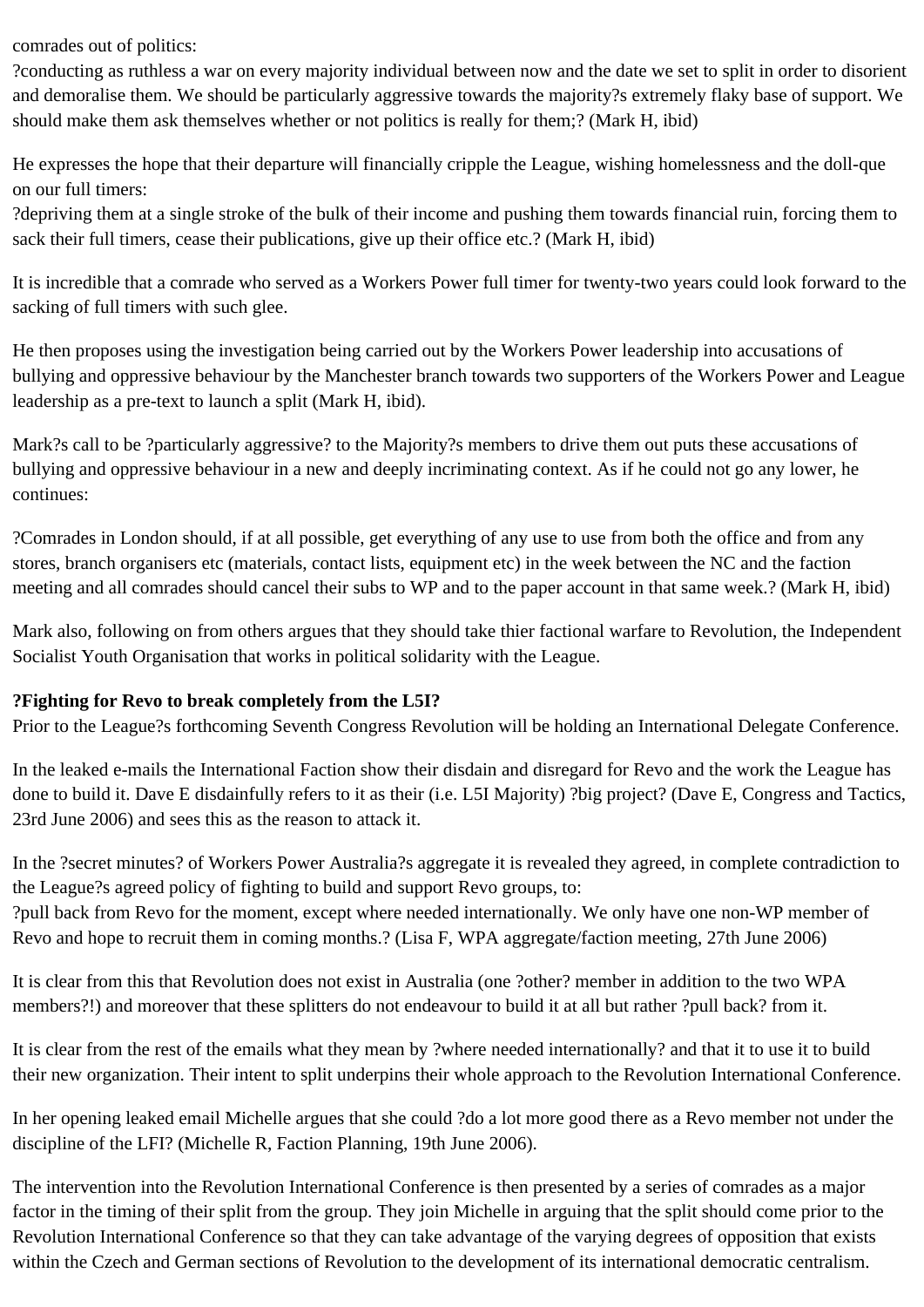Over the last eighteen months the League has argued within Revolution for it to undertake to set up a democratic centralist political leadership, something the Opposition have presented as voluntarist. They have argued for a retreat from this course, while at the same time proposing federal structures for the League?s own leadership.

What is startling about the posts on the e-group is this political criticism barely figures in their plans, it is presented purely as a question of maximizing influence for their new organization and destroying the L5I. Mark argues with this clearly when he says:

?allowing Michelle, to stand up - hopefully alongside Nikola and others - at the Revo conference and push for it to break completely from the L5I, undermine its attempt to impose democratic centralism (which would in effect mean its governance by an unelected, inactive, ageing lawyer - Richard) and call on its sections to collaborate with us in the future without any preconditions about having to agree with us or act under our discipline.? (Mark H, ibid)

Mark shows how deluded he is by presenting Revolution, a self governing organization with a young international leadership, as being merely the plaything of a member of the League?s International Secretariat.

Anyone with any knowledge of Revolution and the League youth?s work will know this is absurd, indeed, many people on the international left have been impressed with the evidently self organized and youth led interventions Revo has made into the social forums over the years. All Mark is revealing in this post is his complete detachment from the successful work of the League over the past five years.

The Faction are also deluded about the support they could gain at the Revolution International Conference, Bill in particular argues that they could use the conference to found groups in German and the Czech Republic: ?I think there is a contradiction between attending congress and maximising our impact on Revo. Revo have a meeting just before congress, there are already sympathisers for a similar line to us there, quite independently of us, in the form of Susi (Nikola?s partner) as a representative of the Czechs and the Germans and Swiss and no doubt others who we don?t know about. I think maximising our support amongst them could be an important impetus for us in founding new groups there as well as consolidating support among younger critical L5i members. Therefore I think everything should be subordinated to our need to advance at this conference. Therefore I am in favour of Michelle announcing the split there (if she?s willing obviously) and inviting an rebel Revo elements to the founding conference the following weekend? (Bill J, Congress Tactics, 26th June 2006)

We will see how Nicola, a member of the League who is not a member of the International Tendency nor Faction but sympathetic to their politics, feels about be used at the Revolution International Conference to provide the springboard for a split from the League. We will also see what the Revolution sections feel about their organization being used as a playground for these splitters who do not even intend to build Revolution in Australia.

Far from the Revolution International Conference having been stitched up and its outcome decided a priori, the question of Revolution?s international tasks, structures and perspective will be openly and clearly debated by the delegates elected from Revolution?s national sections. The splitters, will, if they are delegated, be able to argue whatever they want, and we will oppose their arguments. We will wait and see whether the will be able to rally the levels of opposition they hope too particularly after this disgusting and unprincipled split campaign has been exposed to Revolution and the International left.

In her posts Michelle makes several factual errors regarding Revolution internal life over the last year including arguments with John a leader of German Revo and the League?s approach to Revo sections where it is in a minority. We do not have time here to answer all of these points but we must clearly refute the notion that: ?The Majority look set to try and split the non-LFI German & Czechs out of Revolution at this conference, or in the near future? (Michelle R, ?Faction Planning? 19th June 2006). On the contrary, we are arguing for Revolution to be more united, with a stronger leadership and clear goals. We have no intention of splitting or purging anyone.

Interestingly, on the question of Revolution both Keith H and Stuart K both again demonstrate their cautious, if still not principled, approach to the split. Keith H warns that if Michelle breaks discipline at the Revo Conference this is likely